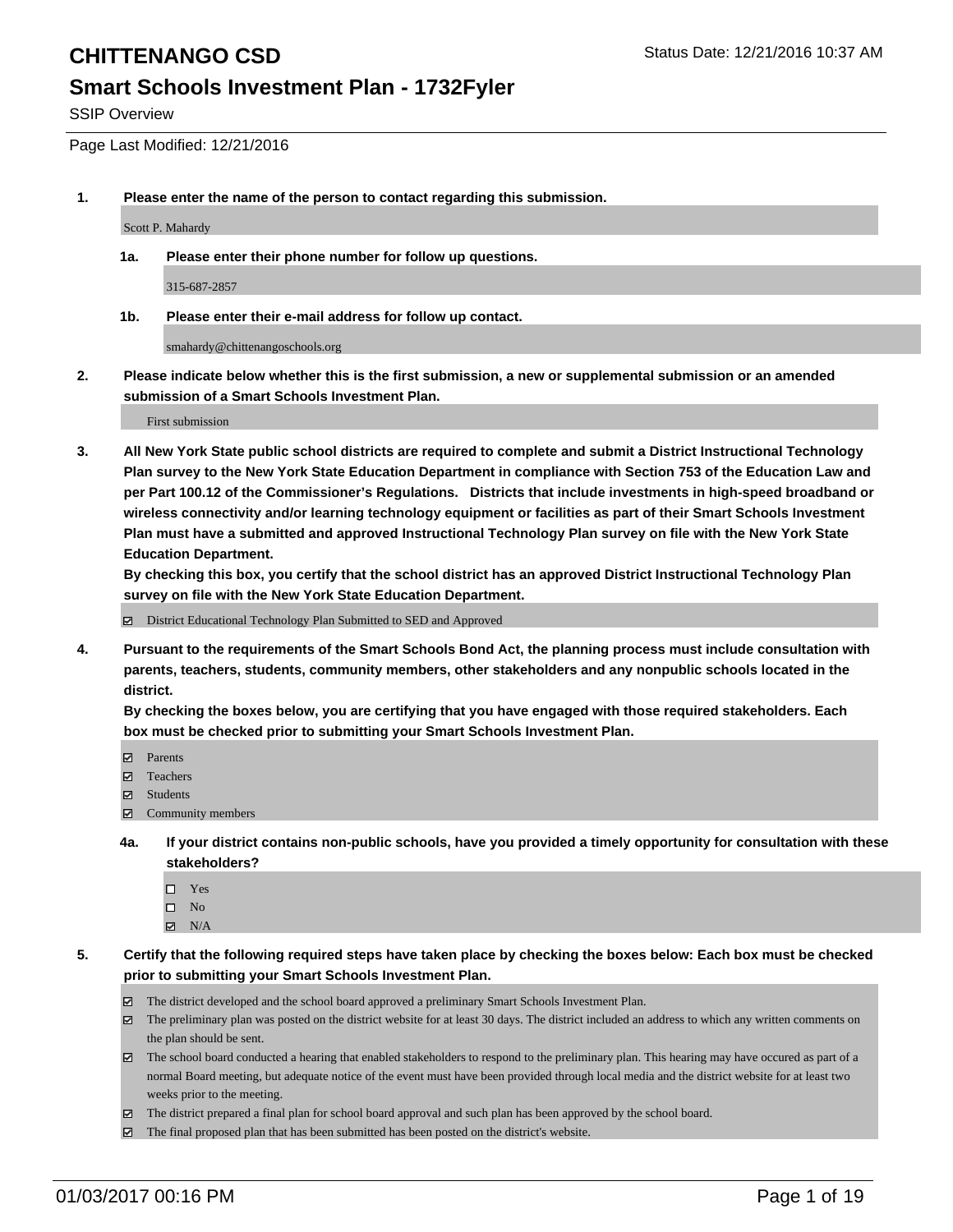## **Smart Schools Investment Plan - 1732Fyler**

SSIP Overview

Page Last Modified: 12/21/2016

**5a. Please upload the proposed Smart Schools Investment Plan (SSIP) that was posted on the district's website, along with any supporting materials. Note that this should be different than your recently submitted Educational Technology Survey. The Final SSIP, as approved by the School Board, should also be posted on the website and remain there during the course of the projects contained therein.**

Smart Schools Investment Plan.docx SSIP PowerPoint.pptx

**5b. Enter the webpage address where the final Smart Schools Investment Plan is posted. The Plan should remain posted for the life of the included projects.**

http://www.chittenangoschools.org/tfiles/folder1261/Smart%20Schools%20Investment%20Planfinal%20%281%29.docxwww.chittenangoschools.org

**6. Please enter an estimate of the total number of students and staff that will benefit from this Smart Schools Investment Plan based on the cumulative projects submitted to date.**

2,050

**7. An LEA/School District may partner with one or more other LEA/School Districts to form a consortium to pool Smart Schools Bond Act funds for a project that meets all other Smart School Bond Act requirements. Each school district participating in the consortium will need to file an approved Smart Schools Investment Plan for the project and submit a signed Memorandum of Understanding that sets forth the details of the consortium including the roles of each respective district.**

 $\Box$  The district plans to participate in a consortium to partner with other school district(s) to implement a Smart Schools project.

**8. Please enter the name and 6-digit SED Code for each LEA/School District participating in the Consortium.**

| <b>Partner LEA/District</b> | ISED BEDS Code |
|-----------------------------|----------------|
| (No Response)               | (No Response)  |

**9. Please upload a signed Memorandum of Understanding with all of the participating Consortium partners.**

(No Response)

**10. Your district's Smart Schools Bond Act Allocation is:**

\$1,653,971

**11. Enter the budget sub-allocations by category that you are submitting for approval at this time. If you are not budgeting SSBA funds for a category, please enter 0 (zero.) If the value entered is \$0, you will not be required to complete that survey question.**

|                                       | Sub-<br><b>Allocations</b> |
|---------------------------------------|----------------------------|
| School Connectivity                   | 458,104                    |
| Connectivity Projects for Communities | l 0                        |
| <b>Classroom Technology</b>           | 505,709                    |
| Pre-Kindergarten Classrooms           | l 0                        |
| Replace Transportable Classrooms      | $\Omega$                   |
| High-Tech Security Features           | 24,810                     |
| Totals:                               | 988,623                    |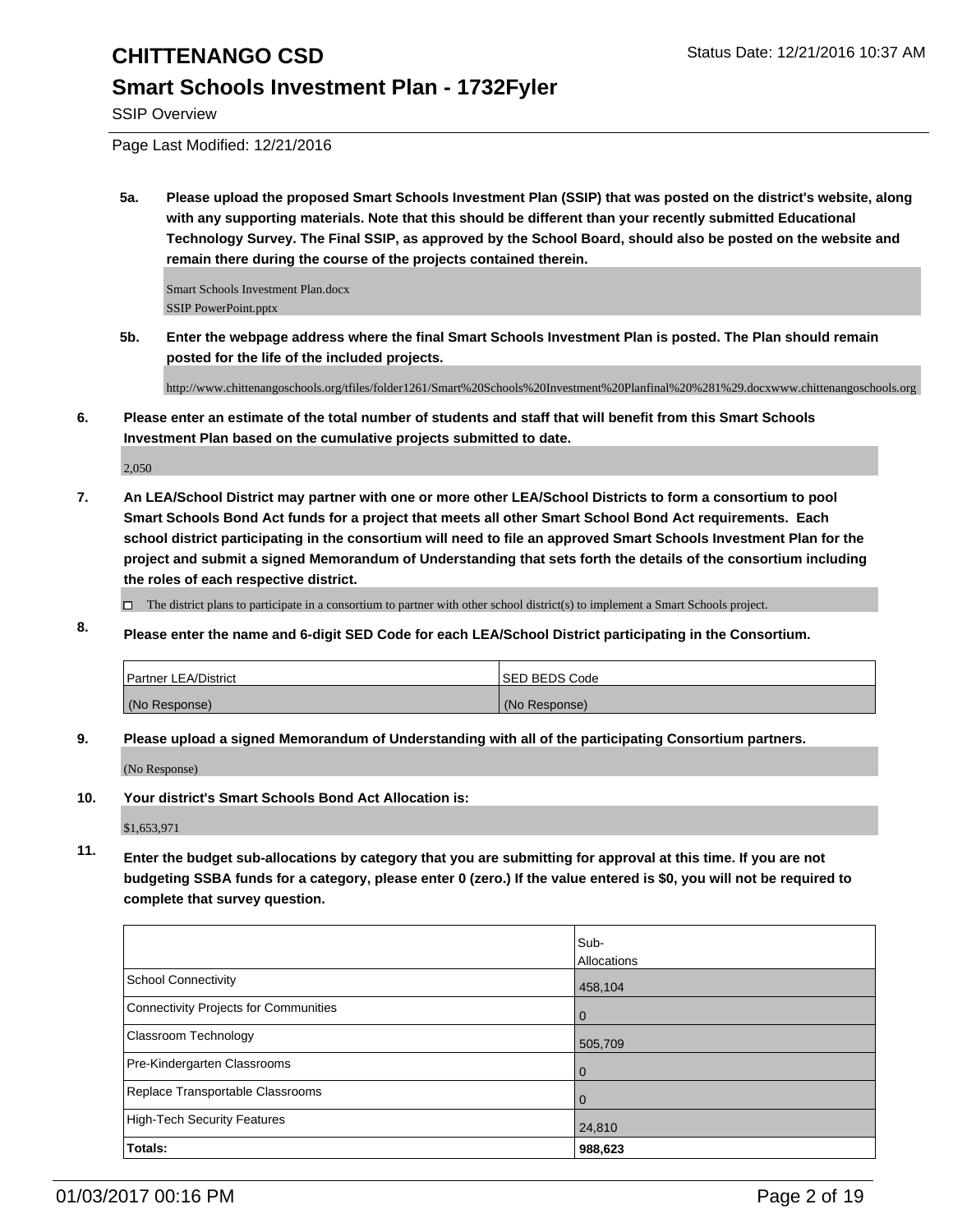## School Connectivity

Page Last Modified: 12/12/2016

- **1. In order for students and faculty to receive the maximum benefit from the technology made available under the Smart Schools Bond Act, their school buildings must possess sufficient connectivity infrastructure to ensure that devices can be used during the school day. Smart Schools Investment Plans must demonstrate that:**
	- **sufficient infrastructure that meets the Federal Communications Commission's 100 Mbps per 1,000 students standard currently exists in the buildings where new devices will be deployed, or**
	- **is a planned use of a portion of Smart Schools Bond Act funds, or**
	- **is under development through another funding source.**

**Smart Schools Bond Act funds used for technology infrastructure or classroom technology investments must increase the number of school buildings that meet or exceed the minimum speed standard of 100 Mbps per 1,000 students and staff within 12 months. This standard may be met on either a contracted 24/7 firm service or a "burstable" capability. If the standard is met under the burstable criteria, it must be:**

**1. Specifically codified in a service contract with a provider, and**

**2. Guaranteed to be available to all students and devices as needed, particularly during periods of high demand, such as computer-based testing (CBT) periods.**

**Please describe how your district already meets or is planning to meet this standard within 12 months of plan submission.**

The district currently maintains a 10Gbps backbone between all internal network switch closets. We maintain a 1Gb connection back to OCM BOCES for various services including Internet access. Our current bandwidth is 150 Mbps and we will be increasing that to 200 Mbps by the end of the 2016 school year.

- **1a. If a district believes that it will be impossible to meet this standard within 12 months, it may apply for a waiver of this requirement, as described on the Smart Schools website. The waiver must be filed and approved by SED prior to submitting this survey.**
	- □ By checking this box, you are certifying that the school district has an approved waiver of this requirement on file with the New York State Education Department.

### **2. Connectivity Speed Calculator (Required)**

|                  | Number of<br>Students | Multiply by<br>100 Kbps | Divide by 1000 Current Speed<br>lto Convert to<br>Reauired<br>Speed in Mb | lin Mb | Expected<br>Speed to be<br>Attained Within Required<br>12 Months | Expected Date<br><b>When</b><br>Speed Will be<br><b>Met</b> |
|------------------|-----------------------|-------------------------|---------------------------------------------------------------------------|--------|------------------------------------------------------------------|-------------------------------------------------------------|
| Calculated Speed | 1,877                 | 187.700                 | 187.7                                                                     | 150    | 200                                                              | 3/31/17                                                     |

#### **3. Describe how you intend to use Smart Schools Bond Act funds for high-speed broadband and/or wireless connectivity projects in school buildings.**

A portion of the SSBA funds will be used to replace older network non-poe switches with poe capable switches. Additionally we will expand our current wireless infrastructure to include access points in all instructional areas. As part of that expansion, additional Internet bandwidth will be purchased using local funds from our Internet provider - OCM BOCES.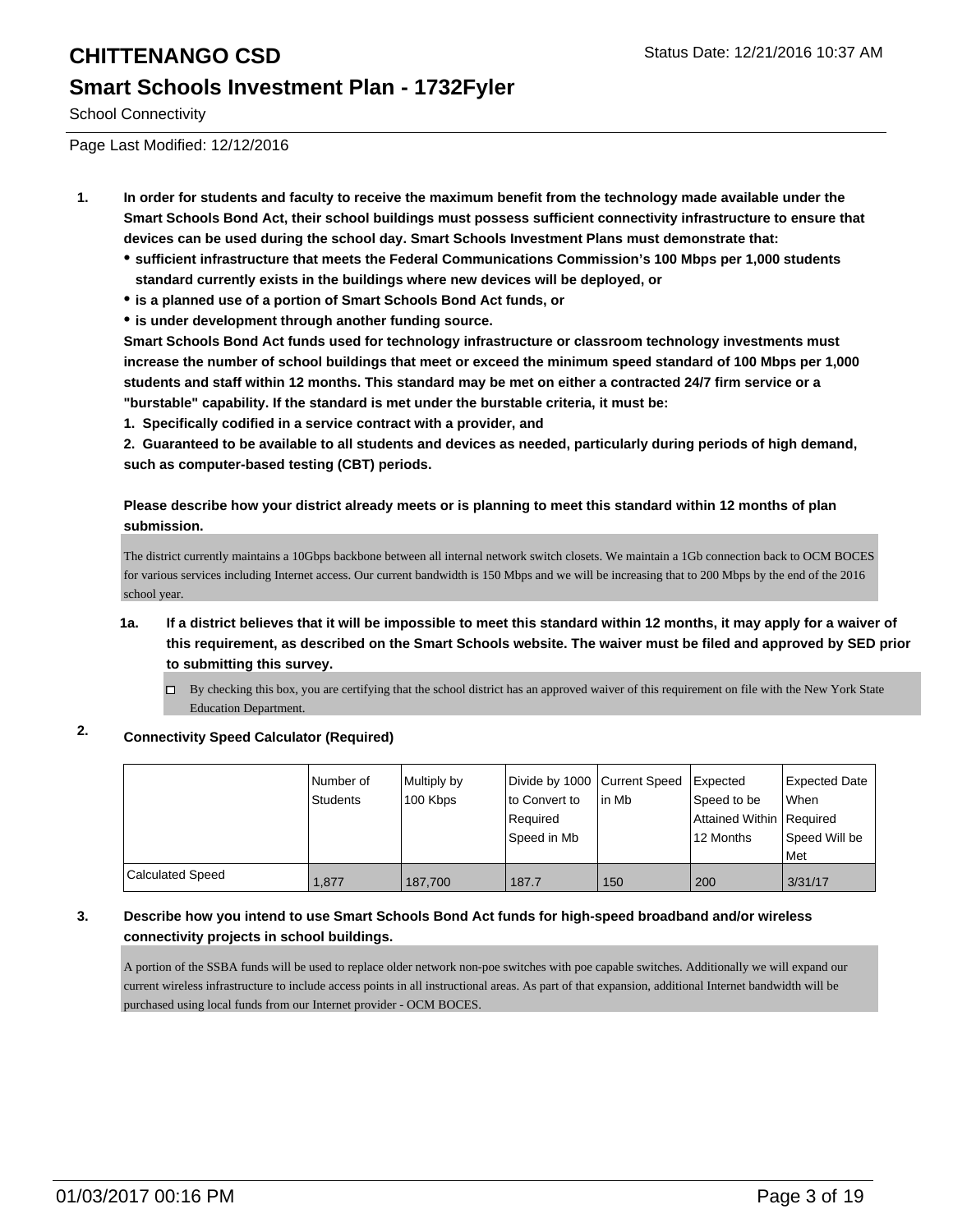# **CHITTENANGO CSD CONTRENANGO CSD Status Date: 12/21/2016 10:37 AM Smart Schools Investment Plan - 1732Fyler**

School Connectivity

Page Last Modified: 12/12/2016

**4. Describe the linkage between the district's District Instructional Technology Plan and the proposed projects. (There should be a link between your response to this question and your response to Question 1 in Part E. Curriculum and Instruction "What are the district's plans to use digital connectivity and technology to improve teaching and learning?)**

As submitted within our technology plan, specifically Question 1 in Part E, the district has begun the process of deploying mobile devices to our student base to create diversity and versatility within our student population. The initial phase using computer hardware funding from the state and well as other local sources, we have deployed approximately 850 mobile devices including our special needs children with adaptive hardware and software. The funding associated with the School Connectivity portion of the SSBA allocation will allow for the expansion of the core infrastructure needed to connect all devices within the proposed mobile environment, thus allowing us to complete the bridge between students, staff and systems.

**5. If the district wishes to have students and staff access the Internet from wireless devices within the school building, or in close proximity to it, it must first ensure that it has a robust Wi-Fi network in place that has sufficient bandwidth to meet user demand.**

**Please describe how you have quantified this demand and how you plan to meet this demand.**

Using the Chittenango Central School District's Technology Plan, we have identified the areas that would require robust wi-fi. We then engaged the services of a third party wireless vendor to assist us in creating a map of the district for placement and selection of appropriate wi-fi access points. Some of the SSBA funds will be used to acquire the recommended wi-fi access points to meet our educational goals as outlined in the technology plan.

**6. As indicated on Page 5 of the guidance, the Office of Facilities Planning will have to conduct a preliminary review of all capital projects, including connectivity projects.**

**Please indicate on a separate row each project number given to you by the Office of Facilities Planning.**

| <b>Project Number</b> |  |
|-----------------------|--|
| 251601067999001       |  |

**7. Certain high-tech security and connectivity infrastructure projects may be eligible for an expedited review process as determined by the Office of Facilities Planning.**

**Was your project deemed eligible for streamlined review?**

No

**8. Include the name and license number of the architect or engineer of record.**

| Name       | License Number |
|------------|----------------|
| King &King | 15925          |

**9. If you are submitting an allocation for School Connectivity complete this table. Note that the calculated Total at the bottom of the table must equal the Total allocation for this category that you entered in the SSIP Overview overall budget.**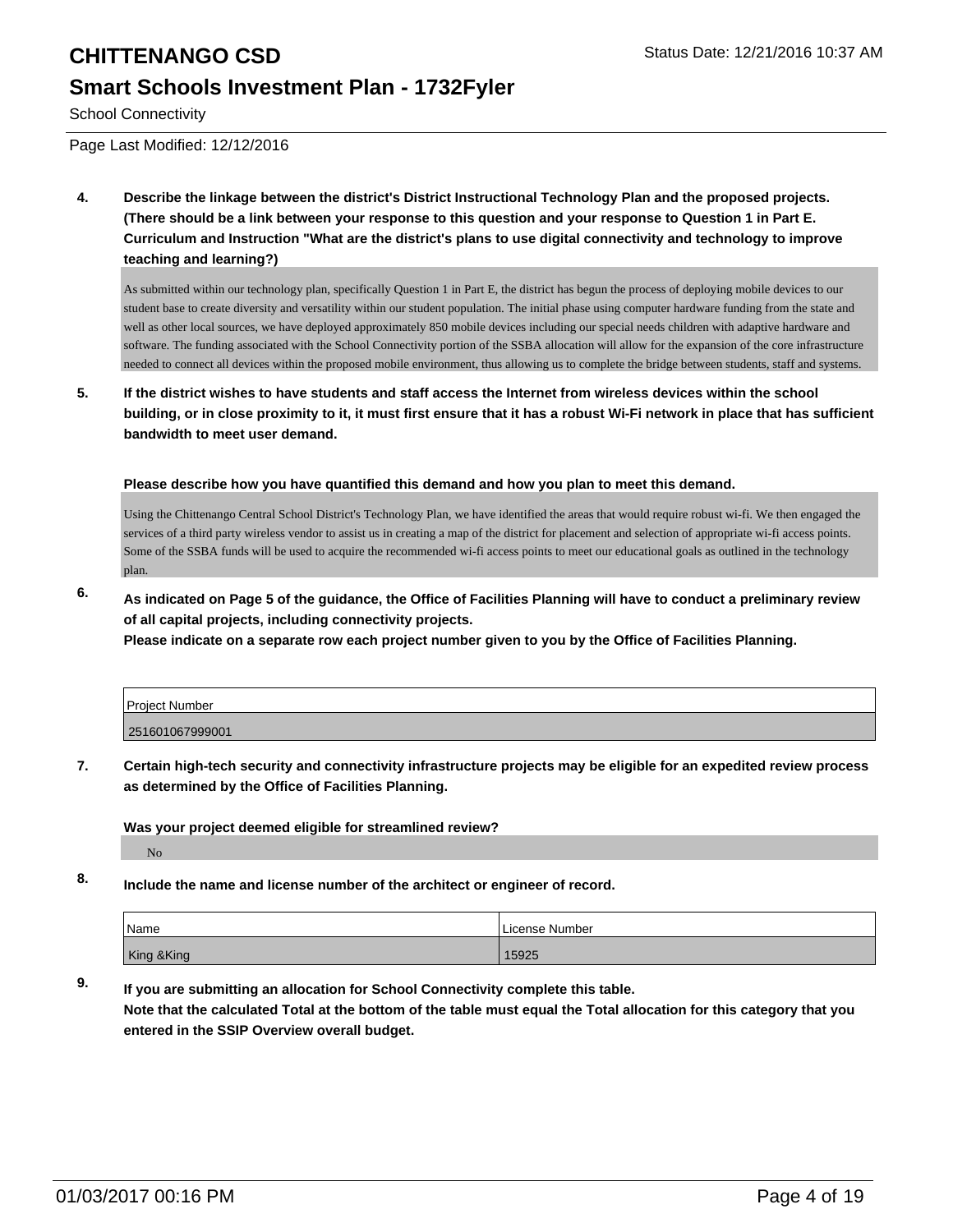## **Smart Schools Investment Plan - 1732Fyler**

School Connectivity

Page Last Modified: 12/12/2016

|                                            | Sub-          |
|--------------------------------------------|---------------|
|                                            | Allocation    |
| Network/Access Costs                       | 458,104       |
| <b>Outside Plant Costs</b>                 | (No Response) |
| School Internal Connections and Components | (No Response) |
| <b>Professional Services</b>               | (No Response) |
| Testing                                    | (No Response) |
| <b>Other Upfront Costs</b>                 | (No Response) |
| <b>Other Costs</b>                         | (No Response) |
| Totals:                                    | 458,104       |

**10. Please detail the type, quantity, per unit cost and total cost of the eligible items under each sub-category. This is especially important for any expenditures listed under the "Other" category. All expenditures must be eligible for tax-exempt financing to be reimbursed through the SSBA. Sufficient detail must be provided so that we can verify this is the case. If you have any questions, please contact us directly through smartschools@nysed.gov. NOTE: Wireless Access Points should be included in this category, not under Classroom Educational Technology, except those that will be loaned/purchased for nonpublic schools.**

| Select the allowable expenditure<br>type.<br>Repeat to add another item under<br>each type. | Item to be purchased                                                                | Quantity       | Cost per Item | <b>Total Cost</b> |
|---------------------------------------------------------------------------------------------|-------------------------------------------------------------------------------------|----------------|---------------|-------------------|
| <b>Network/Access Costs</b>                                                                 | Cisco ASA 5525X security applinace                                                  | $\mathbf 1$    | 10,446        | 10,446            |
| <b>Network/Access Costs</b>                                                                 | Cisco Catalyst 4500X switch                                                         | $\overline{2}$ | 10,358        | 20,716            |
| Network/Access Costs                                                                        | Cisco front to back cooling power<br>supply                                         | $\overline{4}$ | 2,000         | 8,000             |
| <b>Network/Access Costs</b>                                                                 | Cisco Catalyst 2960X switch 48FPS-L                                                 | 39             | 4,244         | 165,516           |
| <b>Network/Access Costs</b>                                                                 | Cisco 2960X switch 48FPD-L                                                          | 6              | 5,146         | 30,876            |
| Network/Access Costs                                                                        | Cisco SFP+ transceiver module<br>10Gbase                                            |                | 995           | 23,880            |
| <b>Network/Access Costs</b>                                                                 | Cisco SFP twinax cable                                                              | 4              | 100           | 400               |
| Network/Access Costs<br>Cisco SFP mini GBIC transceiver<br>module                           |                                                                                     | $\overline{2}$ | 395           | 790               |
| <b>Network/Access Costs</b>                                                                 | Cisco flexstack plus stacking module                                                | 44             | 705           | 31,020            |
| Network/Access Costs                                                                        | Cisco Meraki MR34 includes Cisco<br>Meraki Enterprise CLoud controller<br>license   |                | 1,010         | 52,520            |
| Network/Access Costs                                                                        | Cisco Meraki MR42 - includes Cisco<br>Meraki Enterprice Cloud Controller<br>license |                | 844           | 113,940           |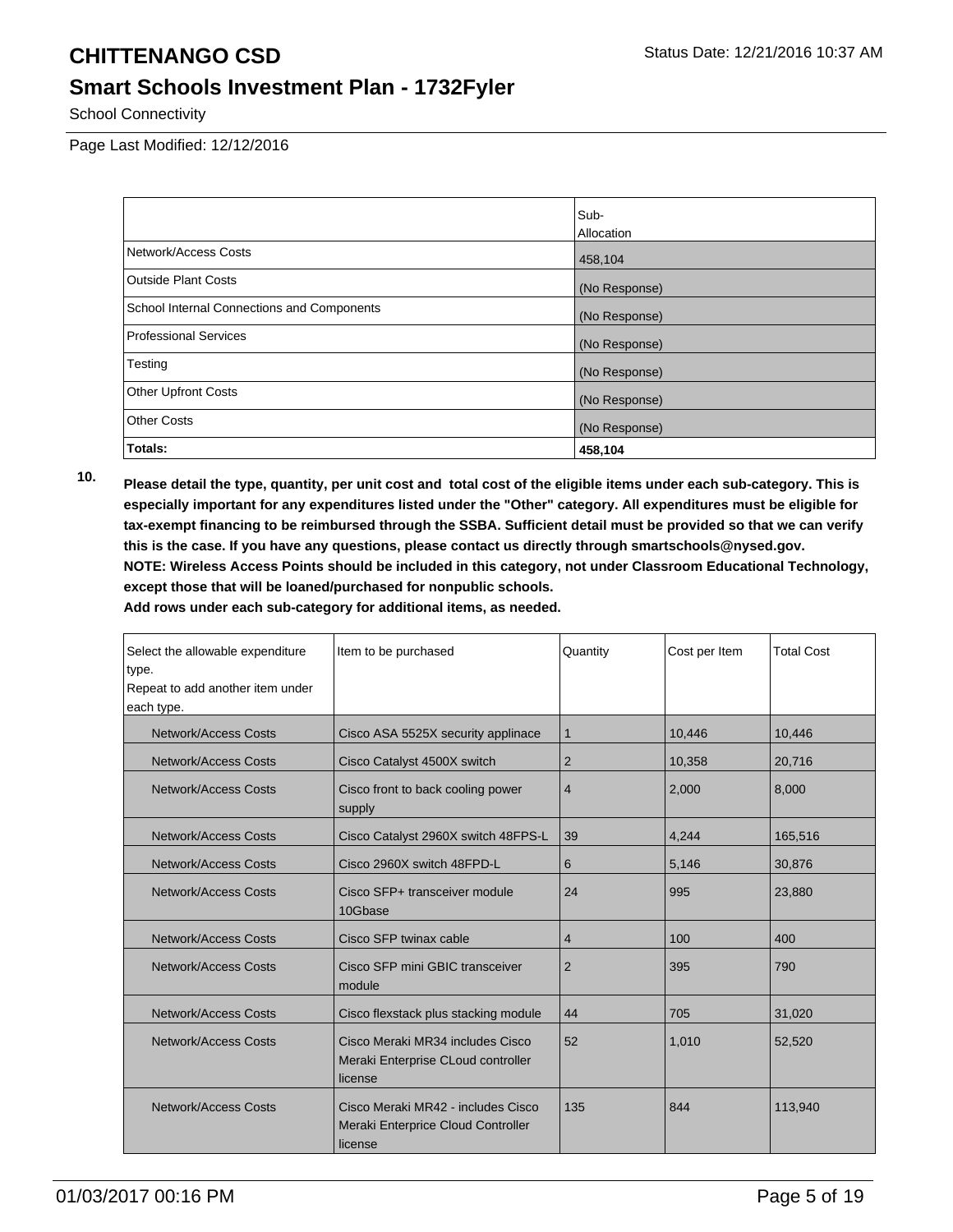# **Smart Schools Investment Plan - 1732Fyler**

Community Connectivity (Broadband and Wireless)

Page Last Modified: 12/12/2016

**1. Describe how you intend to use Smart Schools Bond Act funds for high-speed broadband and/or wireless connectivity projects in the community.**

N/A

**2. Please describe how the proposed project(s) will promote student achievement and increase student and/or staff access to the Internet in a manner that enhances student learning and/or instruction outside of the school day and/or school building.**

(No Response)

**3. Community connectivity projects must comply with all the necessary local building codes and regulations (building and related permits are not required prior to plan submission).**

 $\Box$  I certify that we will comply with all the necessary local building codes and regulations.

**4. Please describe the physical location of the proposed investment.**

(No Response)

**5. Please provide the initial list of partners participating in the Community Connectivity Broadband Project, along with their Federal Tax Identification (Employer Identification) number.**

| <b>Project Partners</b> | l Federal ID # |
|-------------------------|----------------|
| (No Response)           | (No Response)  |

**6. If you are submitting an allocation for Community Connectivity, complete this table. Note that the calculated Total at the bottom of the table must equal the Total allocation for this category that you entered in the SSIP Overview overall budget.**

|                                    | Sub-Allocation |
|------------------------------------|----------------|
| Network/Access Costs               | (No Response)  |
| <b>Outside Plant Costs</b>         | (No Response)  |
| <b>Tower Costs</b>                 | (No Response)  |
| <b>Customer Premises Equipment</b> | (No Response)  |
| <b>Professional Services</b>       | (No Response)  |
| Testing                            | (No Response)  |
| <b>Other Upfront Costs</b>         | (No Response)  |
| <b>Other Costs</b>                 | (No Response)  |
| Totals:                            | 0              |

**7. Please detail the type, quantity, per unit cost and total cost of the eligible items under each sub-category. This is especially important for any expenditures listed under the "Other" category. All expenditures must be capital-bond eligible to be reimbursed through the SSBA. If you have any questions, please contact us directly through smartschools@nysed.gov.**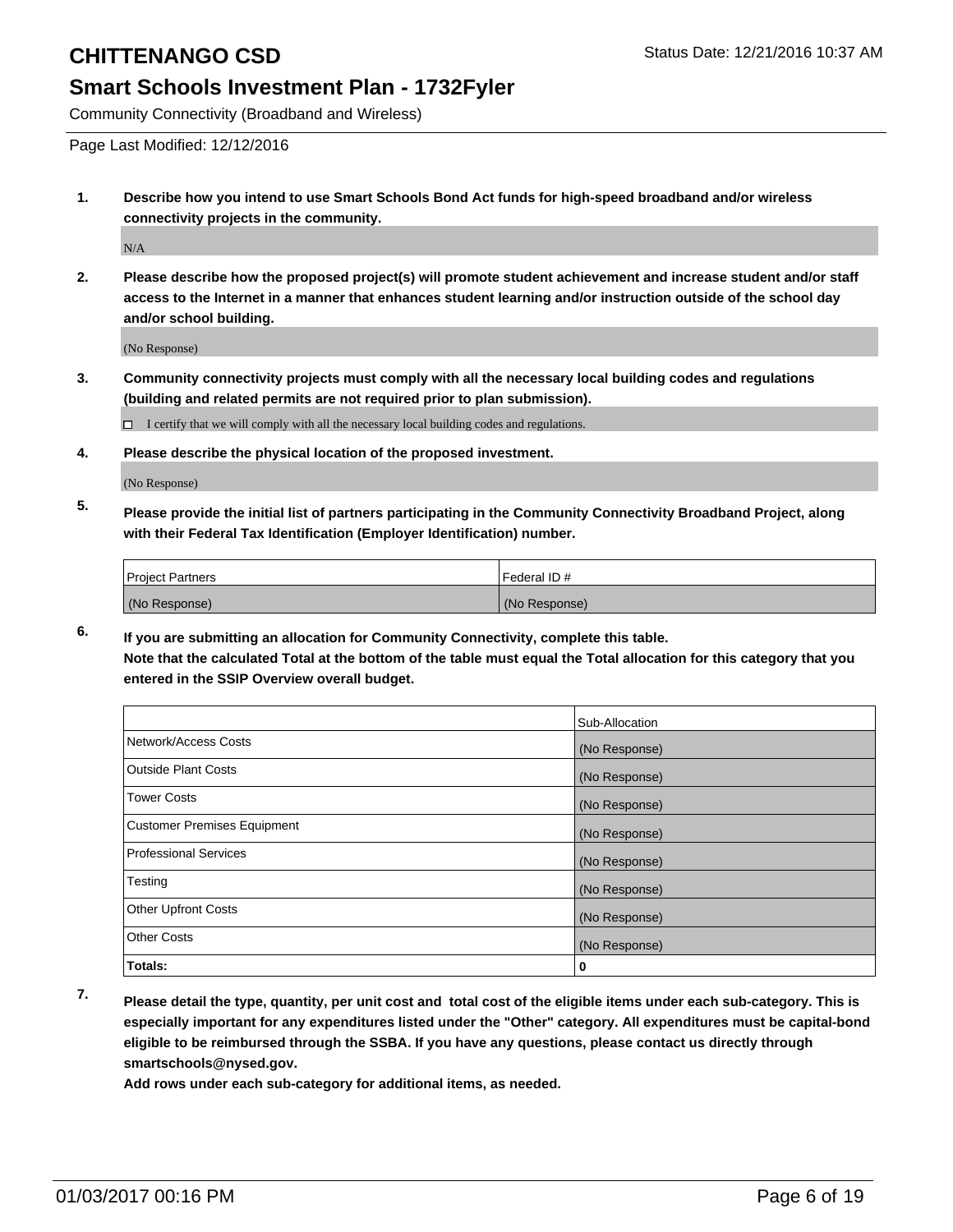# **Smart Schools Investment Plan - 1732Fyler**

Community Connectivity (Broadband and Wireless)

Page Last Modified: 12/12/2016

| Select the allowable expenditure | Item to be purchased | Quantity      | Cost per Item | <b>Total Cost</b> |
|----------------------------------|----------------------|---------------|---------------|-------------------|
| type.                            |                      |               |               |                   |
| Repeat to add another item under |                      |               |               |                   |
| each type.                       |                      |               |               |                   |
| (No Response)                    | (No Response)        | (No Response) | (No Response) | (No Response)     |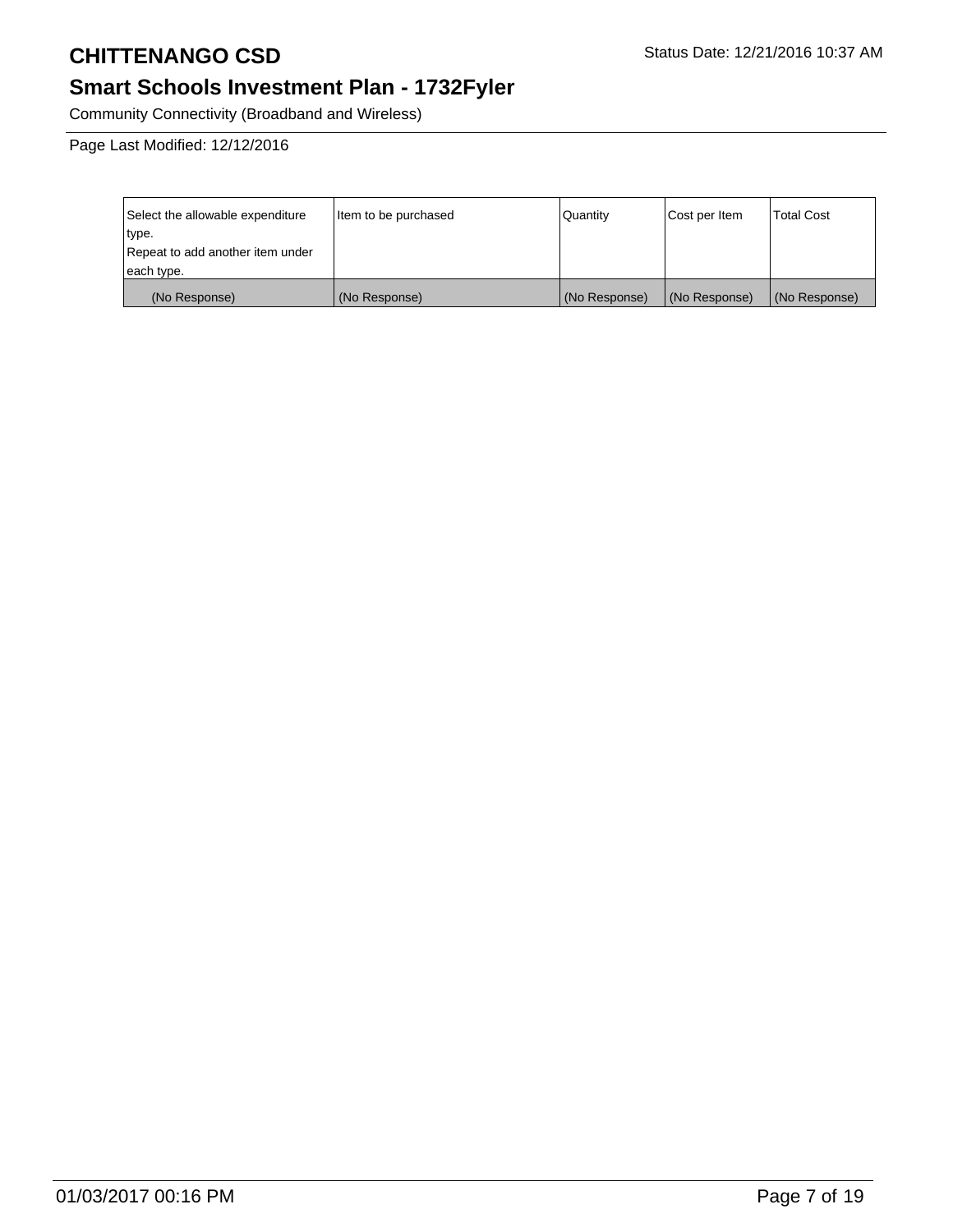## **Smart Schools Investment Plan - 1732Fyler**

Classroom Learning Technology

Page Last Modified: 12/12/2016

**1. In order for students and faculty to receive the maximum benefit from the technology made available under the Smart Schools Bond Act, their school buildings must possess sufficient connectivity infrastructure to ensure that devices can be used during the school day. Smart Schools Investment Plans must demonstrate that sufficient infrastructure that meets the Federal Communications Commission's 100 Mbps per 1,000 students standard currently exists in the buildings where new devices will be deployed, or is a planned use of a portion of Smart Schools Bond Act funds, or is under development through another funding source.**

**Smart Schools Bond Act funds used for technology infrastructure or classroom technology investments must increase the number of school buildings that meet or exceed the minimum speed standard of 100 Mbps per 1,000 students and staff within 12 months. This standard may be met on either a contracted 24/7 firm service or a "burstable" capability. If the standard is met under the burstable criteria, it must be:**

**1. Specifically codified in a service contract with a provider, and**

**2. Guaranteed to be available to all students and devices as needed, particularly during periods of high demand, such as computer-based testing (CBT) periods.**

**Please describe how your district already meets or is planning to meet this standard within 12 months of plan submission.**

The district currently maintains a 10Gbps backbone between all internal network switch closets. We maintain a 1Gb connection back to OCM BOCES for various services including Internet access. Our current bandwidth ia 150 Mbps and we will be increasing that to 200 Mbps by the end of the 2017 school year

- **1a. If a district believes that it will be impossible to meet this standard within 12 months, it may apply for a waiver of this requirement, as described on the Smart Schools website. The waiver must be filed and approved by SED prior to submitting this survey.**
	- $\Box$  By checking this box, you are certifying that the school district has an approved waiver of this requirement on file with the New York State Education Department.
- **2. Connectivity Speed Calculator (Required)**

|                         | Number of<br>Students | Multiply by<br>100 Kbps | Divide by 1000 Current Speed<br>Ito Convert to<br>Required<br> Speed in Mb | in Mb | Expected<br>Speed to be<br>Attained Within   Required<br>12 Months | Expected Date<br><b>When</b><br>Speed Will be |
|-------------------------|-----------------------|-------------------------|----------------------------------------------------------------------------|-------|--------------------------------------------------------------------|-----------------------------------------------|
|                         |                       |                         |                                                                            |       |                                                                    | <b>Met</b>                                    |
| <b>Calculated Speed</b> | 1,877                 | 187.700                 | 187.7                                                                      | 150   | 200                                                                | 3/31/17                                       |

**3. If the district wishes to have students and staff access the Internet from wireless devices within the school building, or in close proximity to it, it must first ensure that it has a robust Wi-Fi network in place that has sufficient bandwidth to meet user demand.**

**Please describe how you have quantified this demand and how you plan to meet this demand.**

A portion of the SSBA funds will be used to replace older network non-poe switches with poe capable switches. Additionally we will expand our current wireless infrastructure to include access points in all instructional areas. As part of that expansion, additional Interne bandwidth will be purchased using local funds from our Internet provider - OCM BOCES.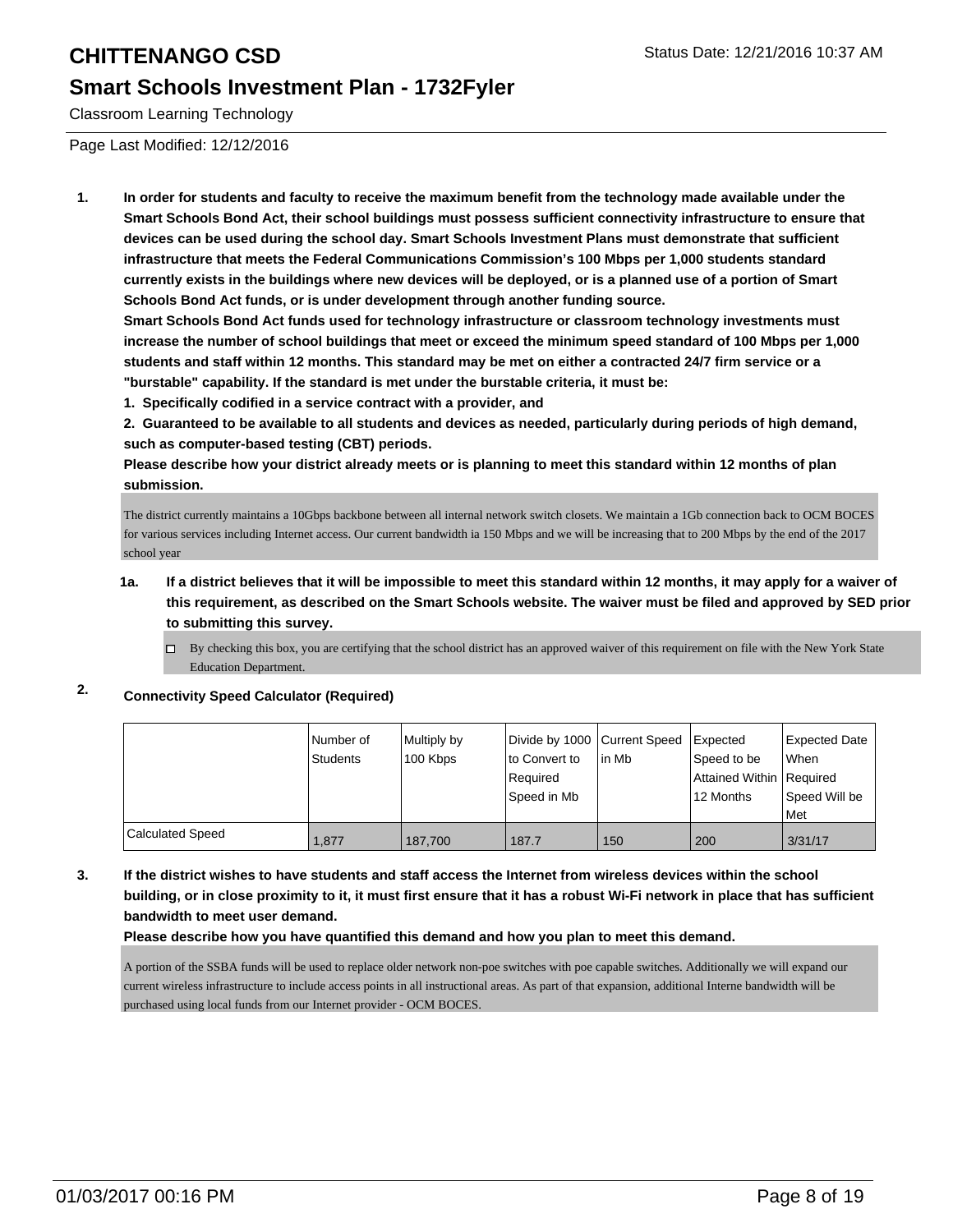## **Smart Schools Investment Plan - 1732Fyler**

Classroom Learning Technology

Page Last Modified: 12/12/2016

**4. All New York State public school districts are required to complete and submit an Instructional Technology Plan survey to the New York State Education Department in compliance with Section 753 of the Education Law and per Part 100.12 of the Commissioner's Regulations.**

**Districts that include educational technology purchases as part of their Smart Schools Investment Plan must have a submitted and approved Instructional Technology Plan survey on file with the New York State Education Department.**

- By checking this box, you are certifying that the school district has an approved Instructional Technology Plan survey on file with the New York State Education Department.
- **5. Describe the devices you intend to purchase and their compatibility with existing or planned platforms or systems. Specifically address the adequacy of each facility's electrical, HVAC and other infrastructure necessary to install and support the operation of the planned technology.**

In order to provide the tools for our students and teachers to assist them in becoming college ready, the District has made the commitment to provide a learning environment that provides both versatility and diversity. To achieve those goals, the district shall continue to implement our investment in laptops for teachers (Mac book Pro's), iPads and chrome books for students, upgrade older model desktop units for lab areas throughout the district as well as updating servers and implementing a SANS storage environment. The district has confirmed (see school connectivity switches) that upgrades to our infrastructure (switches and wirelss coverage) is needed. All electrical sources have been vetted and confirmed

#### **6. Describe how the proposed technology purchases will:**

- **> enhance differentiated instruction;**
- **> expand student learning inside and outside the classroom;**
- **> benefit students with disabilities and English language learners; and**
- **> contribute to the reduction of other learning gaps that have been identified within the district.**

**The expectation is that districts will place a priority on addressing the needs of students who struggle to succeed in a rigorous curriculum. Responses in this section should specifically address this concern and align with the district's Instructional Technology Plan (in particular Question 2 of E. Curriculum and Instruction: "Does the district's instructional technology plan address the needs of students with disabilities to ensure equitable access to instruction, materials and assessments?" and Question 3 of the same section: "Does the district's instructional technology plan address the provision of assistive technology specifically for students with disabilities to ensure access to and participation in the general curriculum?"**

In conjunction with PBL (project based learning) the implementation of a 1:1 relationship with devices will allow all students to study and develop at their own paces. Specifically the utilization of a variety of software tools (apps) further reinforces the ability to differentiate instruction within the classroom. Students with IEP's are provided with the tools needed to reinforce their learning capabilities. Instructional staff have attended training on the devices and a variety of apps that allow differentiated instruction including WIN (What I Need). The instruction and tools will allowed for shared and individual learning. Specifically, the district will and has implemented the use of google apps for collaboration and communication with students, teachers and parents both for general education and special education students, IXL software to be used on the new iPads for classroom differentiation for math, ProLoQuo for students (specifically for those students with multiple disabilities) to participate in classroom instruction and Bookshare for students with reading disabilities to interact with the textbook. The district has developed a process to sign out devices for students to take home to continue their learning process, as well as provided training sessions to parents on the use of software and hardware. The planned outcome will for all students to have access to the technology and tools "after hours" to continue their learning and advancement outside of the classroom to continue bringing successes in the classroom. This process will include all portable devices including iPads, chromebooks and laptops. ELL students will incorporate need specific apps to advance their learning. It is the goal with the take home devices for these children to continue to enhance their learning away from the district with their parents or guardians.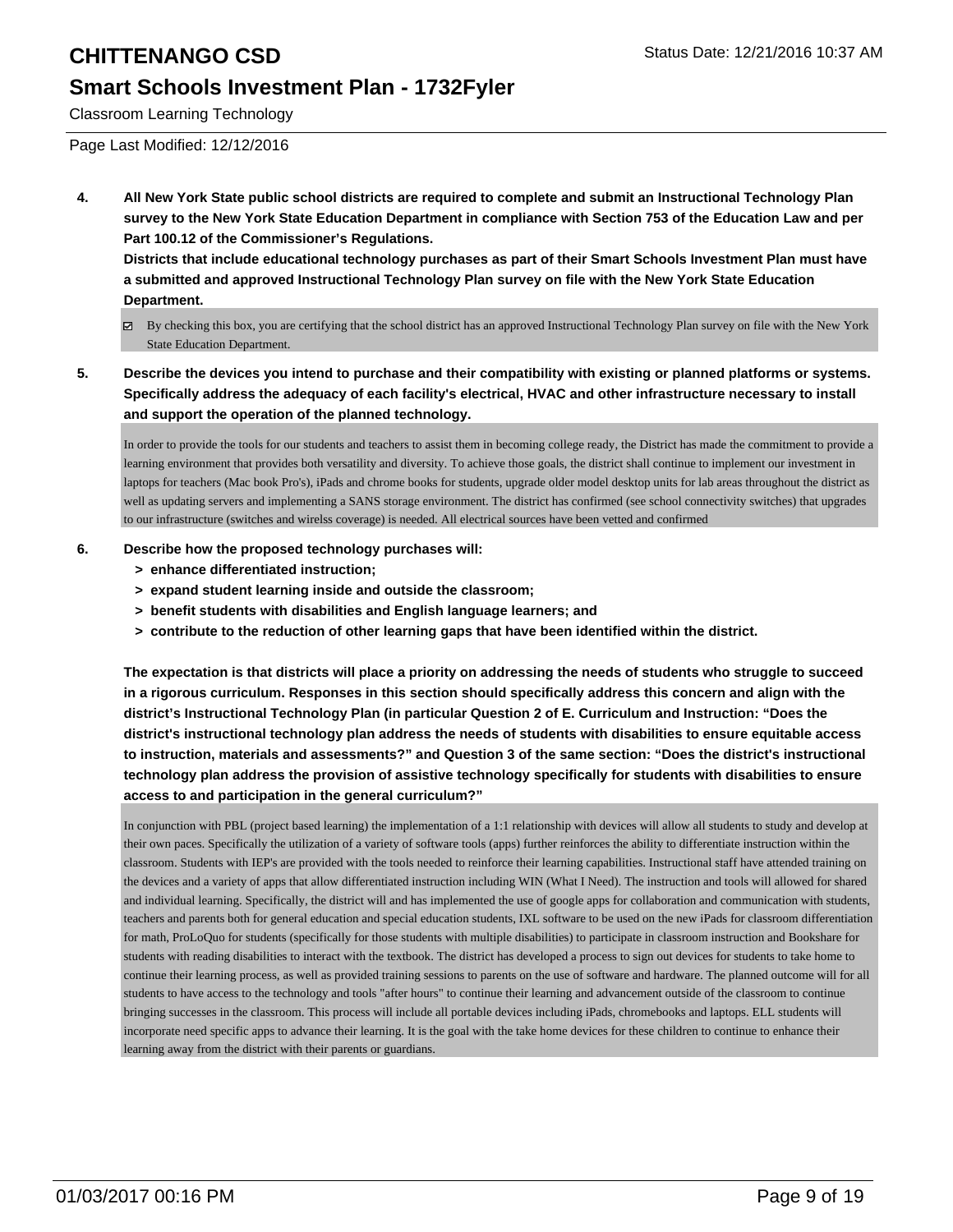## **Smart Schools Investment Plan - 1732Fyler**

Classroom Learning Technology

Page Last Modified: 12/12/2016

**7. Where appropriate, describe how the proposed technology purchases will enhance ongoing communication with parents and other stakeholders and help the district facilitate technology-based regional partnerships, including distance learning and other efforts.**

The use and implementation of technology in the classroom has broadened the learning capabilities with the student and indirectly with the parents. We are looking to further implement the process of allowing students to take the devices home and engage in the learning with their parents. Regular meetings are held with parents via conferences and student based email that allows the participation of learning with the student and parents.

**8. Describe the district's plan to provide professional development to ensure that administrators, teachers and staff can employ the technology purchased to enhance instruction successfully.**

**Note: This response should be aligned and expanded upon in accordance with your district's response to Question 1 of F. Professional Development of your Instructional Technology Plan: "Please provide a summary of professional development offered to teachers and staff, for the time period covered by this plan, to support technology to enhance teaching and learning. Please include topics, audience and method of delivery within your summary."**

Utilizing local funds, the District provides regular ongoing training for staff - particularly with the use of an Integration Specialist from OCM BOCES. This persons primary role is to provide small group and one on one instruction with the instructional staff of the district. Previous topics have included iPad 101, integration of apps within the classroom, Apple TV, printing in a mobile device environment and backup and restoration of files.

- **9. Districts must contact the SUNY/CUNY teacher preparation program that supplies the largest number of the district's new teachers to request advice on innovative uses and best practices at the intersection of pedagogy and educational technology.**
	- By checking this box, you certify that you have contacted the SUNY/CUNY teacher preparation program that supplies the largest number of your new teachers to request advice on these issues.
	- **9a. Please enter the name of the SUNY or CUNY Institution that you contacted.**

SUNY Cortland

**9b. Enter the primary Institution phone number.**

607-753-5528

**9c. Enter the name of the contact person with whom you consulted and/or will be collaborating with on innovative uses of technology and best practices.**

Christine Widdall, Ph.D.

**10. A district whose Smart Schools Investment Plan proposes the purchase of technology devices and other hardware must account for nonpublic schools in the district.**

#### **Are there nonpublic schools within your school district?**

Yes

 $\blacksquare$  No

**11. Nonpublic Classroom Technology Loan Calculator**

**The Smart Schools Bond Act provides that any Classroom Learning Technology purchases made using Smart Schools funds shall be lent, upon request, to nonpublic schools in the district. However, no school district shall be required to loan technology in amounts greater than the total obtained and spent on technology pursuant to the Smart Schools Bond Act and the value of such loan may not exceed the total of \$250 multiplied by the nonpublic school enrollment in the base year at the time of enactment. See:**

**http://www.p12.nysed.gov/mgtserv/smart\_schools/docs/Smart\_Schools\_Bond\_Act\_Guidance\_04.27.15\_Final.pdf.** 01/03/2017 00:16 PM Page 10 of 19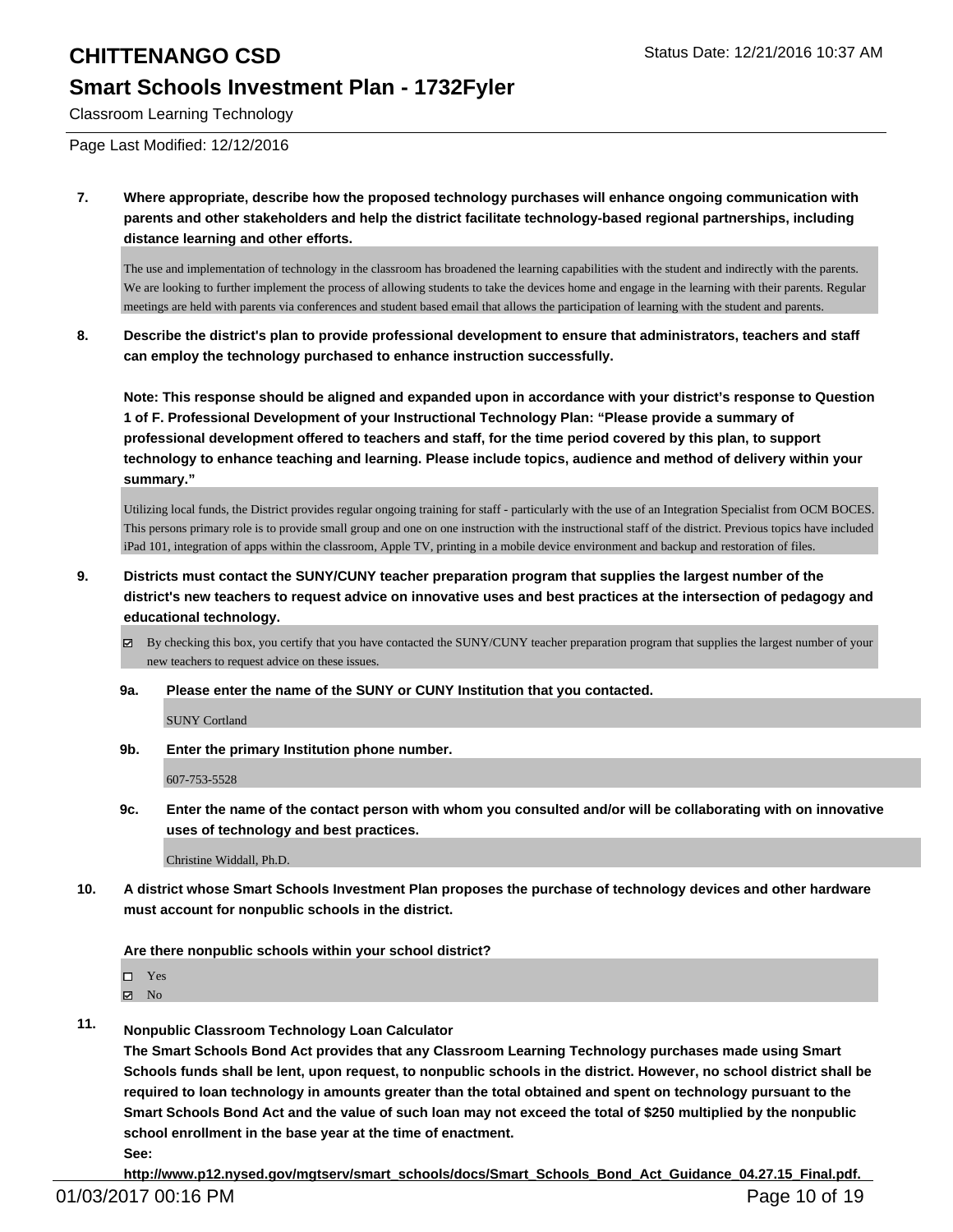## **Smart Schools Investment Plan - 1732Fyler**

Classroom Learning Technology

Page Last Modified: 12/12/2016

|                                     | 1. Classroom<br>Technology<br>Sub-allocation | 2. Public<br>Enrollment<br>$(2014 - 15)$ | 3. Nonpublic<br><b>Enrollment</b><br>(2014-15) | 4. Sum of<br>Public and<br>Nonpublic<br>Enrollment                                            | 15. Total Per<br>Pupil Sub-<br>lallocation | 6. Total<br>Nonpublic Loan<br>Amount |
|-------------------------------------|----------------------------------------------|------------------------------------------|------------------------------------------------|-----------------------------------------------------------------------------------------------|--------------------------------------------|--------------------------------------|
| Calculated Nonpublic Loan<br>Amount |                                              |                                          |                                                | (No Response)   (No Response)   (No Response)   (No Response)   (No Response)   (No Response) |                                            |                                      |

**12. To ensure the sustainability of technology purchases made with Smart Schools funds, districts must demonstrate a long-term plan to maintain and replace technology purchases supported by Smart Schools Bond Act funds. This sustainability plan shall demonstrate a district's capacity to support recurring costs of use that are ineligible for Smart Schools Bond Act funding such as device maintenance, technical support, Internet and wireless fees, maintenance of hotspots, staff professional development, building maintenance and the replacement of incidental items. Further, such a sustainability plan shall include a long-term plan for the replacement of purchased devices and equipment at the end of their useful life with other funding sources.**

By checking this box, you certify that the district has a sustainability plan as described above.

**13. Districts must ensure that devices purchased with Smart Schools Bond funds will be distributed, prepared for use, maintained and supported appropriately. Districts must maintain detailed device inventories in accordance with generally accepted accounting principles.**

 $\boxtimes$  By checking this box, you certify that the district has a distribution and inventory management plan and system in place.

**14. If you are submitting an allocation for Classroom Learning Technology complete this table. Note that the calculated Total at the bottom of the table must equal the Total allocation for this category that you entered in the SSIP Overview overall budget.**

|                          | Sub-Allocation |
|--------------------------|----------------|
| Interactive Whiteboards  | (No Response)  |
| Computer Servers         | 45,179         |
| <b>Desktop Computers</b> | 225,000        |
| <b>Laptop Computers</b>  | 105,002        |
| <b>Tablet Computers</b>  | 130,000        |
| Other Costs              | 528            |
| Totals:                  | 505,709        |

**15. Please detail the type, quantity, per unit cost and total cost of the eligible items under each sub-category. This is especially important for any expenditures listed under the "Other" category. All expenditures must be capital-bond eligible to be reimbursed through the SSBA. If you have any questions, please contact us directly through smartschools@nysed.gov.**

**Please specify in the "Item to be Purchased" field which specific expenditures and items are planned to meet the district's nonpublic loan requirement, if applicable.**

**NOTE: Wireless Access Points that will be loaned/purchased for nonpublic schools should ONLY be included in this category, not under School Connectivity, where public school districts would list them.**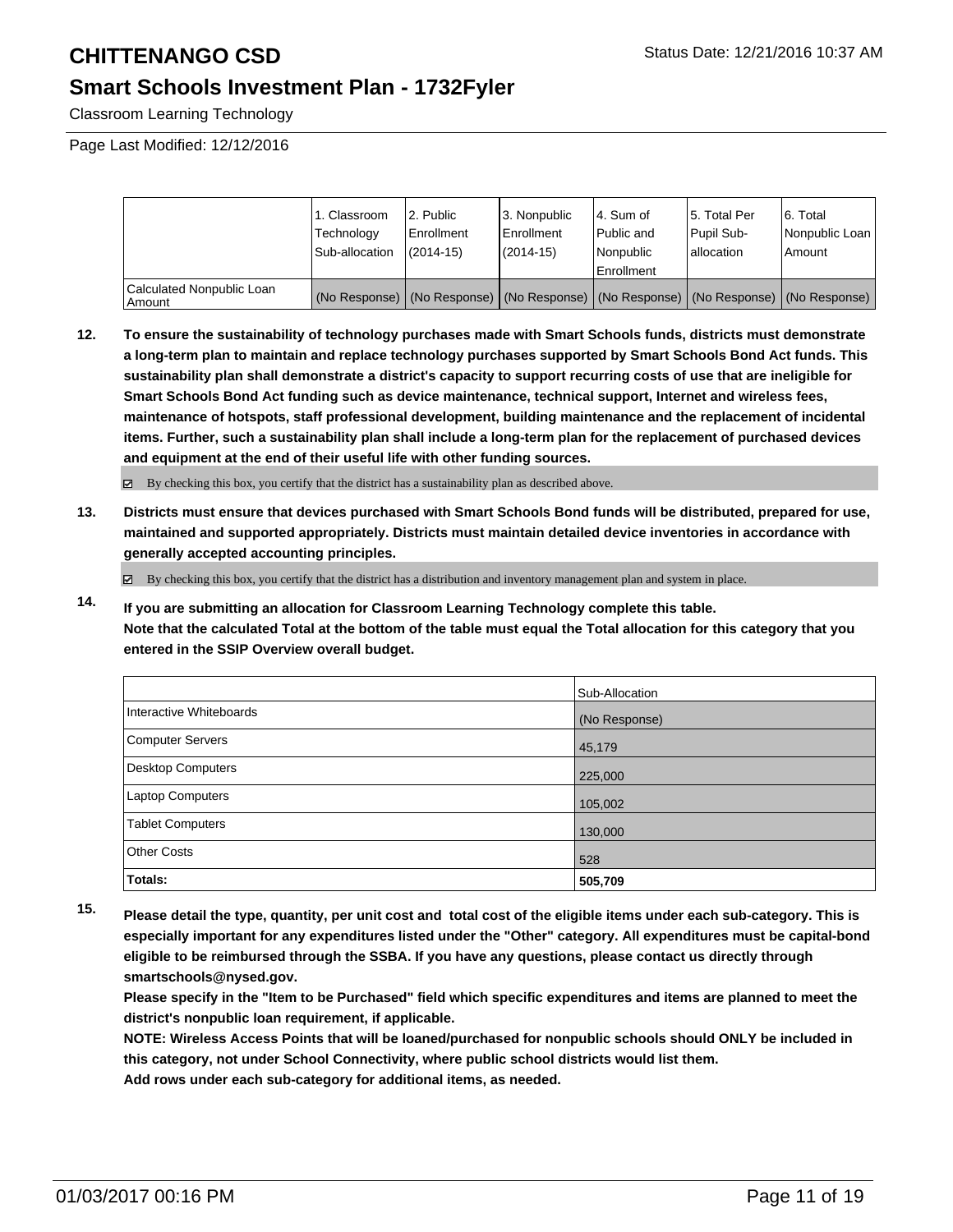# **Smart Schools Investment Plan - 1732Fyler**

Classroom Learning Technology

Page Last Modified: 12/12/2016

| Select the allowable expenditure<br>type.<br>Repeat to add another item under<br>each type. | Item to be Purchased                                                  | Quantity | Cost per Item   | <b>Total Cost</b> |
|---------------------------------------------------------------------------------------------|-----------------------------------------------------------------------|----------|-----------------|-------------------|
| <b>Laptop Computers</b>                                                                     | MacBook Pro 13                                                        | 50       | 1,000           | 50,000            |
| <b>Desktop Computers</b>                                                                    | iMac 21.5                                                             | 180      | 1,250           | 225,000           |
| <b>Laptop Computers</b>                                                                     | HP Chrome book 11                                                     | 267      | 206             | 55,002            |
| <b>Tablet Computers</b>                                                                     | iPad Air2 16gb                                                        | 343      | 379             | 130,000           |
| <b>Computer Servers</b>                                                                     | E18V 18x600gb 15k dual controller 1<br>bE iscsi with 18 600 gb drvies | 1        | 25,133          | 25,133            |
| <b>Computer Servers</b>                                                                     | HP proliant DL 360 Gen rack mounted<br>server                         | 3        | 3,118           | 9,354             |
| <b>Computer Servers</b>                                                                     | Intel Xeon E52620V3 2.4ghz                                            | 3        | 548             | 1,644             |
| <b>Other Costs</b>                                                                          | HP flash memory cards                                                 | 3        | 131             | 393               |
| <b>Computer Servers</b>                                                                     | HP DDR4 16gb DIMM 288 pin                                             | 24       | 315             | 7,560             |
| <b>Other Costs</b>                                                                          | HP powwer cables                                                      | 3        | 10 <sup>1</sup> | 30                |
| <b>Computer Servers</b>                                                                     | HP 366FLR netword adapters                                            | 3        | 260             | 780               |
| <b>Other Costs</b>                                                                          | HP cable management arm                                               | 3        | 35              | 105               |
| <b>Computer Servers</b>                                                                     | HP pwer supply hot plug redundant                                     | 3        | 236             | 708               |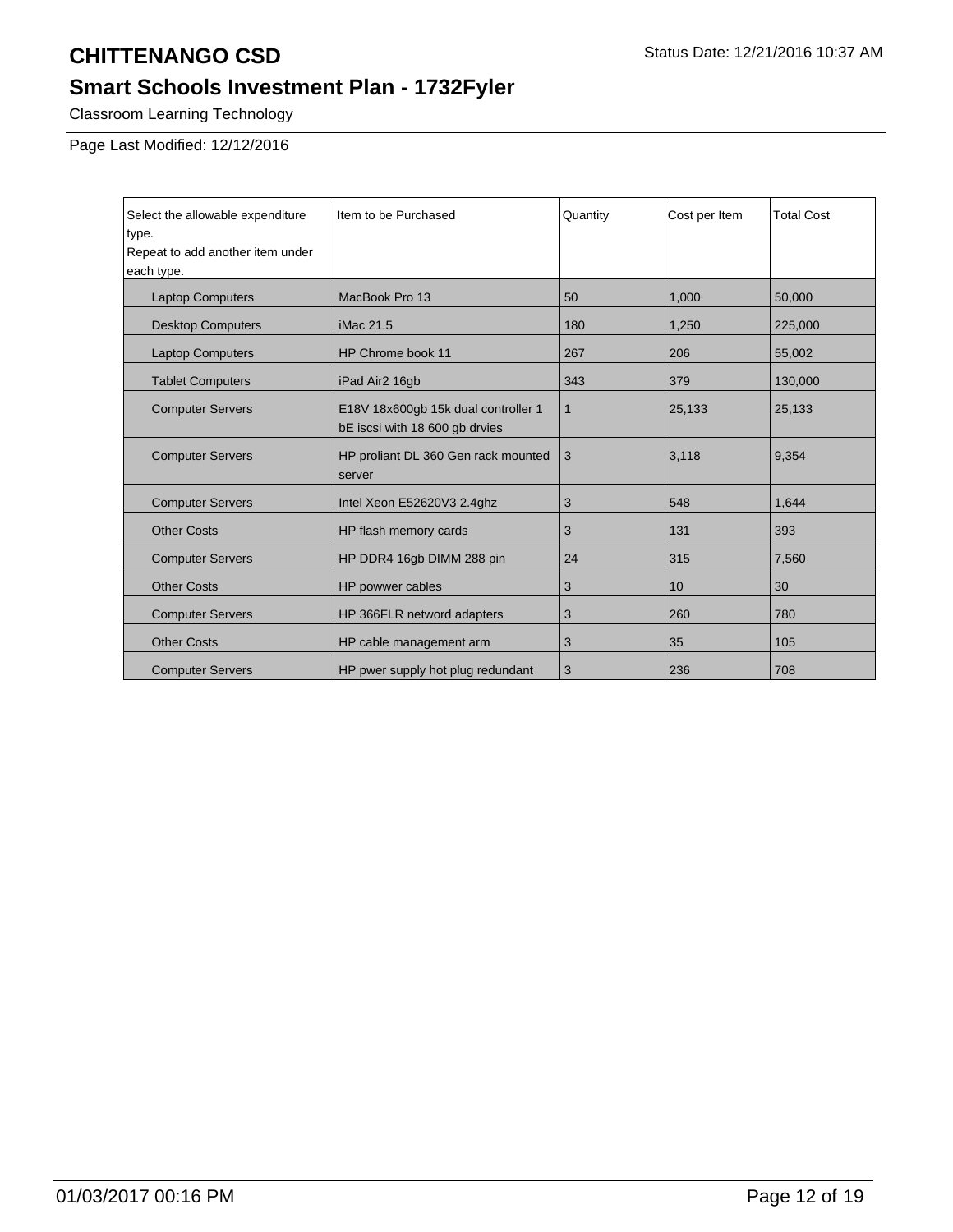## **Smart Schools Investment Plan - 1732Fyler**

Pre-Kindergarten Classrooms

Page Last Modified: 12/12/2016

**1. Provide information regarding how and where the district is currently serving pre-kindergarten students and justify the need for additional space with enrollment projections over 3 years.**

N/A

- **2. Describe the district's plan to construct, enhance or modernize education facilities to accommodate prekindergarten programs. Such plans must include:**
	- **Specific descriptions of what the district intends to do to each space;**
	- **An affirmation that pre-kindergarten classrooms will contain a minimum of 900 square feet per classroom;**
	- **The number of classrooms involved;**
	- **The approximate construction costs per classroom; and**
	- **Confirmation that the space is district-owned or has a long-term lease that exceeds the probable useful life of the improvements.**

(No Response)

**3. Smart Schools Bond Act funds may only be used for capital construction costs. Describe the type and amount of additional funds that will be required to support ineligible ongoing costs (e.g. instruction, supplies) associated with any additional pre-kindergarten classrooms that the district plans to add.**

(No Response)

**4. All plans and specifications for the erection, repair, enlargement or remodeling of school buildings in any public school district in the State must be reviewed and approved by the Commissioner. Districts that plan capital projects using their Smart Schools Bond Act funds will undergo a Preliminary Review Process by the Office of Facilities Planning.**

**Please indicate on a separate row each project number given to you by the Office of Facilities Planning.**

| Project Number |  |  |
|----------------|--|--|
| (No Response)  |  |  |

**5. If you have made an allocation for Pre-Kindergarten Classrooms, complete this table.**

**Note that the calculated Total at the bottom of the table must equal the Total allocation for this category that you entered in the SSIP Overview overall budget.**

|                                          | Sub-Allocation |
|------------------------------------------|----------------|
| Construct Pre-K Classrooms               | (No Response)  |
| Enhance/Modernize Educational Facilities | (No Response)  |
| <b>Other Costs</b>                       | (No Response)  |
| Totals:                                  | 0              |

**6. Please detail the type, quantity, per unit cost and total cost of the eligible items under each sub-category. This is especially important for any expenditures listed under the "Other" category. All expenditures must be capital-bond eligible to be reimbursed through the SSBA. If you have any questions, please contact us directly through smartschools@nysed.gov.**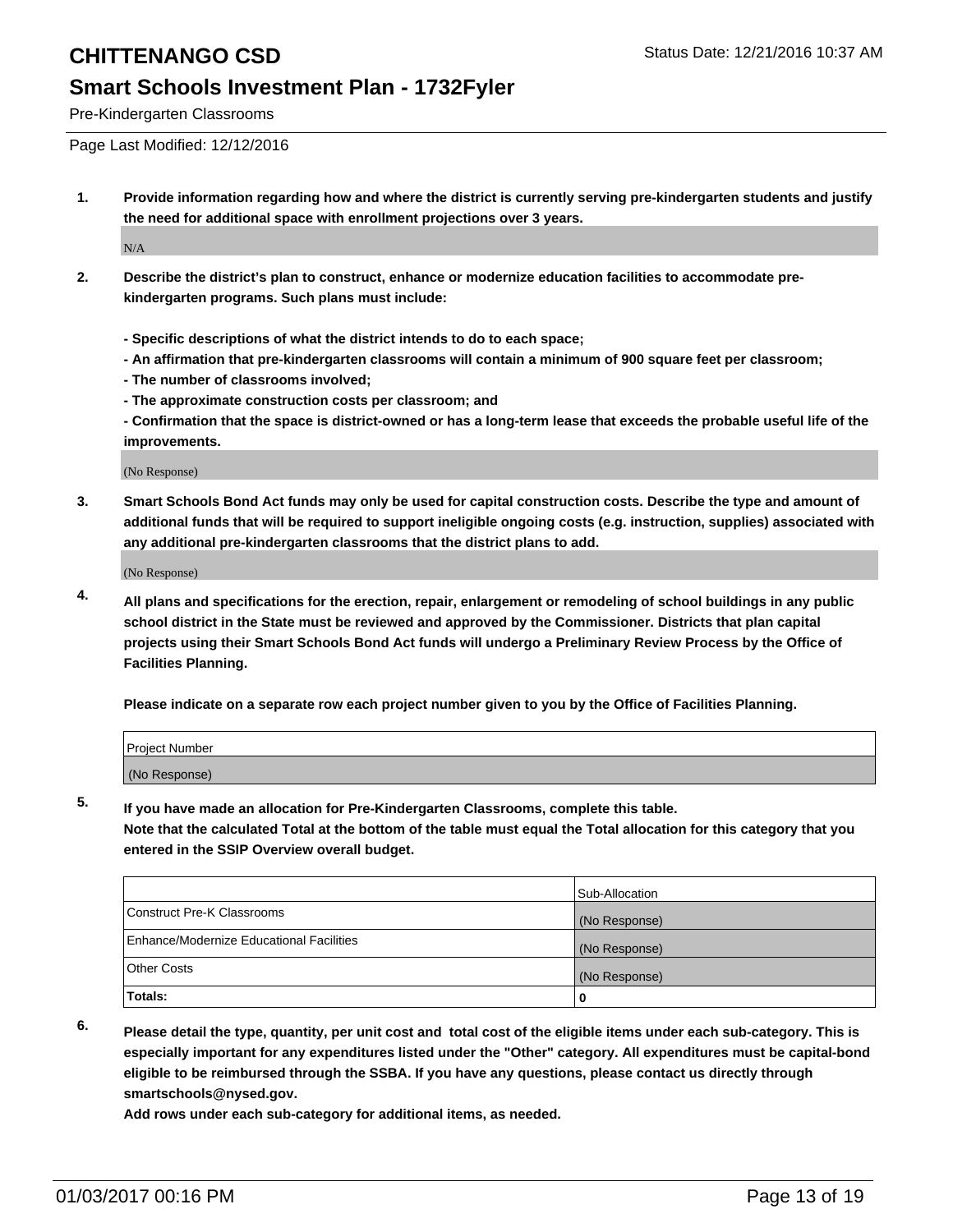# **Smart Schools Investment Plan - 1732Fyler**

Pre-Kindergarten Classrooms

Page Last Modified: 12/12/2016

| Select the allowable expenditure | Item to be purchased | Quantity      | Cost per Item | <b>Total Cost</b> |
|----------------------------------|----------------------|---------------|---------------|-------------------|
| type.                            |                      |               |               |                   |
| Repeat to add another item under |                      |               |               |                   |
| each type.                       |                      |               |               |                   |
| (No Response)                    | (No Response)        | (No Response) | (No Response) | (No Response)     |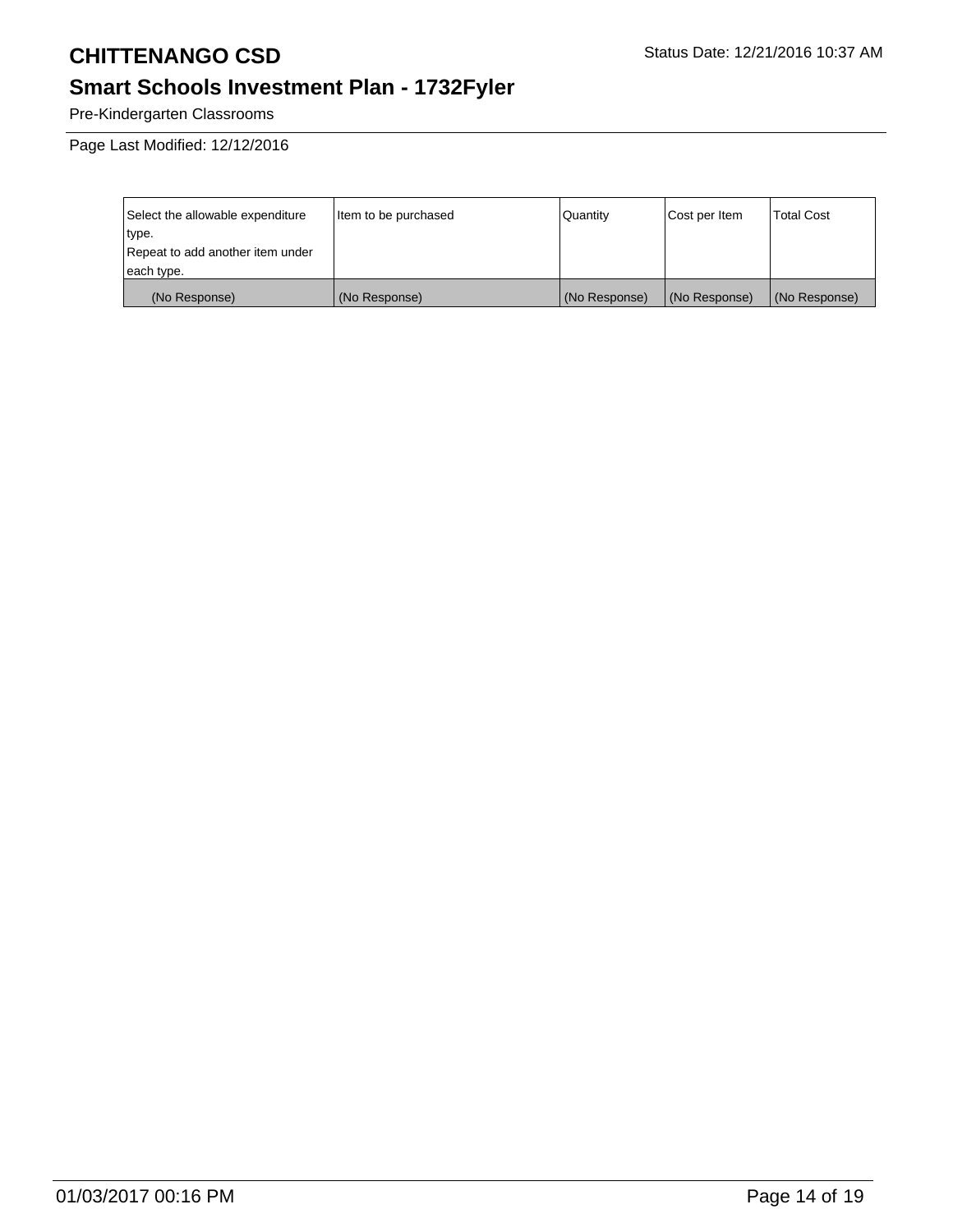## **Smart Schools Investment Plan - 1732Fyler**

Replace Transportable Classrooms

Page Last Modified: 12/12/2016

**1. Describe the district's plan to construct, enhance or modernize education facilities to provide high-quality instructional space by replacing transportable classrooms.**

N/A

**2. All plans and specifications for the erection, repair, enlargement or remodeling of school buildings in any public school district in the State must be reviewed and approved by the Commissioner. Districts that plan capital projects using their Smart Schools Bond Act funds will undergo a Preliminary Review Process by the Office of Facilities Planning.**

**Please indicate on a separate row each project number given to you by the Office of Facilities Planning.**

| <b>Project Number</b> |  |
|-----------------------|--|
| (No Response)         |  |

**3. For large projects that seek to blend Smart Schools Bond Act dollars with other funds, please note that Smart Schools Bond Act funds can be allocated on a pro rata basis depending on the number of new classrooms built that directly replace transportable classroom units.**

**If a district seeks to blend Smart Schools Bond Act dollars with other funds describe below what other funds are being used and what portion of the money will be Smart Schools Bond Act funds.**

(No Response)

**4. If you have made an allocation for Replace Transportable Classrooms, complete this table. Note that the calculated Total at the bottom of the table must equal the Total allocation for this category that you entered in the SSIP Overview overall budget.**

|                                                | Sub-Allocation |
|------------------------------------------------|----------------|
| Construct New Instructional Space              | (No Response)  |
| Enhance/Modernize Existing Instructional Space | (No Response)  |
| <b>Other Costs</b>                             | (No Response)  |
| Totals:                                        |                |

**5. Please detail the type, quantity, per unit cost and total cost of the eligible items under each sub-category. This is especially important for any expenditures listed under the "Other" category. All expenditures must be capital-bond eligible to be reimbursed through the SSBA. If you have any questions, please contact us directly through smartschools@nysed.gov.**

| Select the allowable expenditure | Item to be purchased | Quantity      | Cost per Item | <b>Total Cost</b> |
|----------------------------------|----------------------|---------------|---------------|-------------------|
| type.                            |                      |               |               |                   |
| Repeat to add another item under |                      |               |               |                   |
| each type.                       |                      |               |               |                   |
| (No Response)                    | (No Response)        | (No Response) | (No Response) | (No Response)     |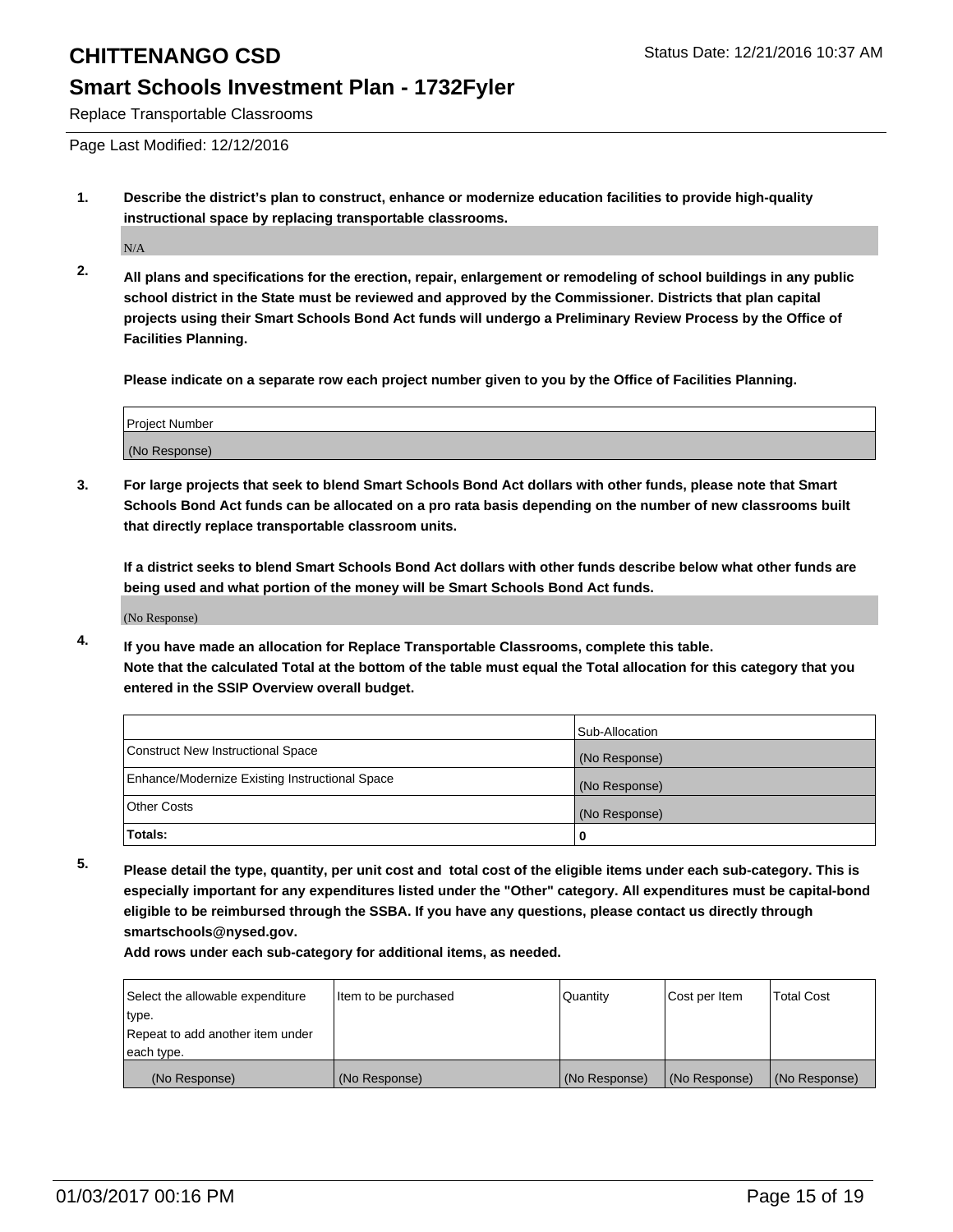# **Smart Schools Investment Plan - 1732Fyler**

High-Tech Security Features

Page Last Modified: 12/19/2016

#### **1. Describe how you intend to use Smart Schools Bond Act funds to install high-tech security features in school buildings and on school campuses.**

The district has made major strides in implementing additional security measures in its instructional building int he last two capital projects, including the laying of additional infrastructure for future needs. With the SSBA funding allocation, we will now be able to continue installing additional security devices (cameras) inside of the physical structures including an additional NVR recorder, to handle the additional cameras.

**2. All plans and specifications for the erection, repair, enlargement or remodeling of school buildings in any public school district in the State must be reviewed and approved by the Commissioner. Districts that plan capital projects using their Smart Schools Bond Act funds will undergo a Preliminary Review Process by the Office of Facilities Planning.** 

**Please indicate on a separate row each project number given to you by the Office of Facilities Planning.**

| <b>Project Number</b> |  |
|-----------------------|--|
| 251601067999001       |  |

#### **3. Was your project deemed eligible for streamlined Review?**

- Yes
- $\boxtimes$  No

**4. Include the name and license number of the architect or engineer of record.**

| Name        | License Number |
|-------------|----------------|
| King & King | 15925          |

**5. If you have made an allocation for High-Tech Security Features, complete this table.**

**Note that the calculated Total at the bottom of the table must equal the Total allocation for this category that you entered in the SSIP Overview overall budget.**

|                                                      | Sub-Allocation |
|------------------------------------------------------|----------------|
| Capital-Intensive Security Project (Standard Review) | (No Response)  |
| <b>Electronic Security System</b>                    | 24,810         |
| <b>Entry Control System</b>                          | (No Response)  |
| Approved Door Hardening Project                      | (No Response)  |
| <b>Other Costs</b>                                   | $\overline{0}$ |
| Totals:                                              | 24,810         |

**6. Please detail the type, quantity, per unit cost and total cost of the eligible items under each sub-category. This is especially important for any expenditures listed under the "Other" category. All expenditures must be capital-bond eligible to be reimbursed through the SSBA. If you have any questions, please contact us directly through smartschools@nysed.gov.**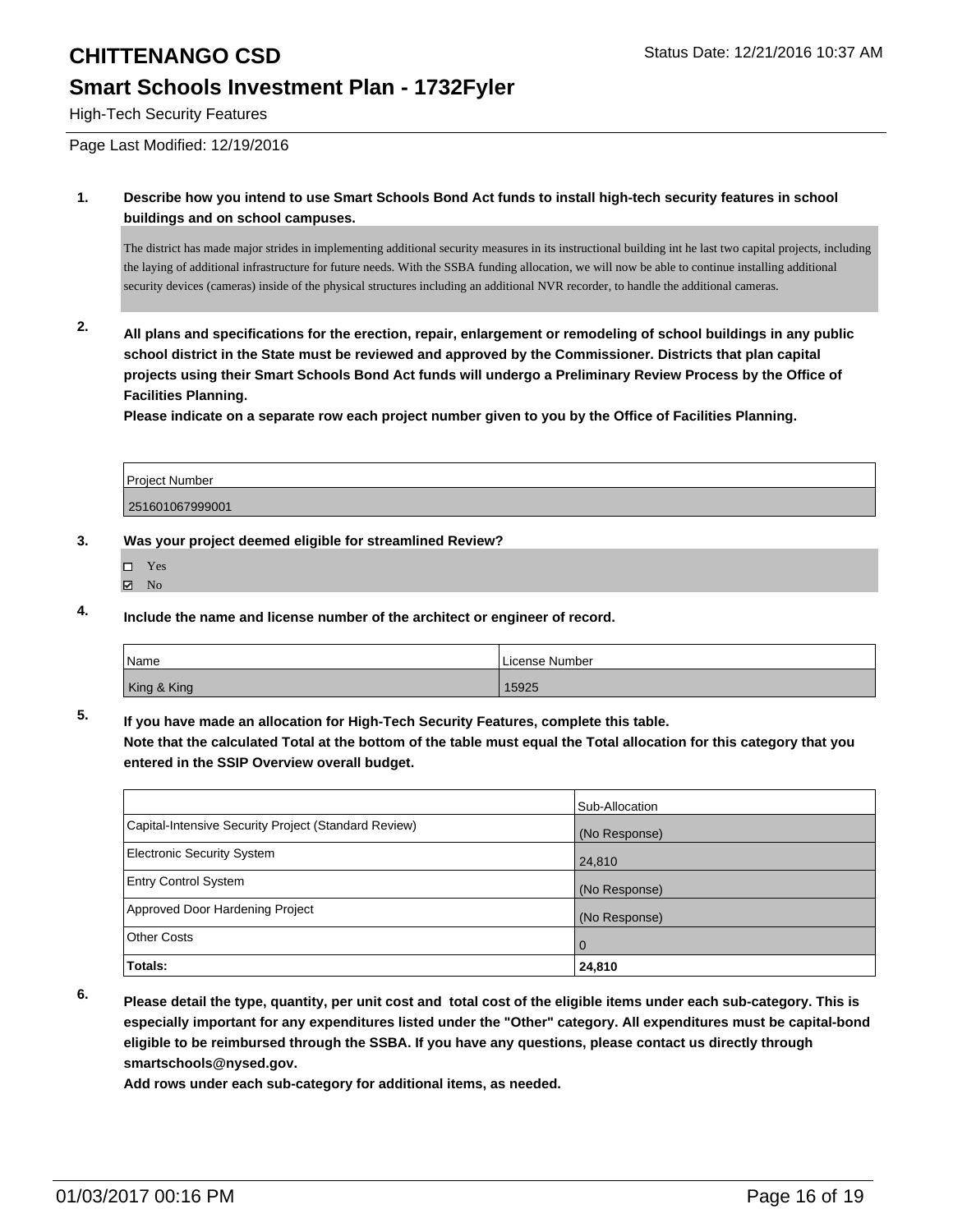# **Smart Schools Investment Plan - 1732Fyler**

High-Tech Security Features

Page Last Modified: 12/19/2016

| Select the allowable expenditure  | Item to be purchased                                                  | Quantity | Cost per Item | <b>Total Cost</b> |
|-----------------------------------|-----------------------------------------------------------------------|----------|---------------|-------------------|
| type.                             |                                                                       |          |               |                   |
| Repeat to add another item under  |                                                                       |          |               |                   |
| each type.                        |                                                                       |          |               |                   |
| <b>Electronic Security System</b> | NVR-3v14A Network video recordeder                                    |          | 7,270         | 7,270             |
| <b>Electronic Security System</b> | 3.0 megapixel WDR day/night indoor<br>dome 3-9mm with 1.2 P iris lens | 20       | 877           | 17.540            |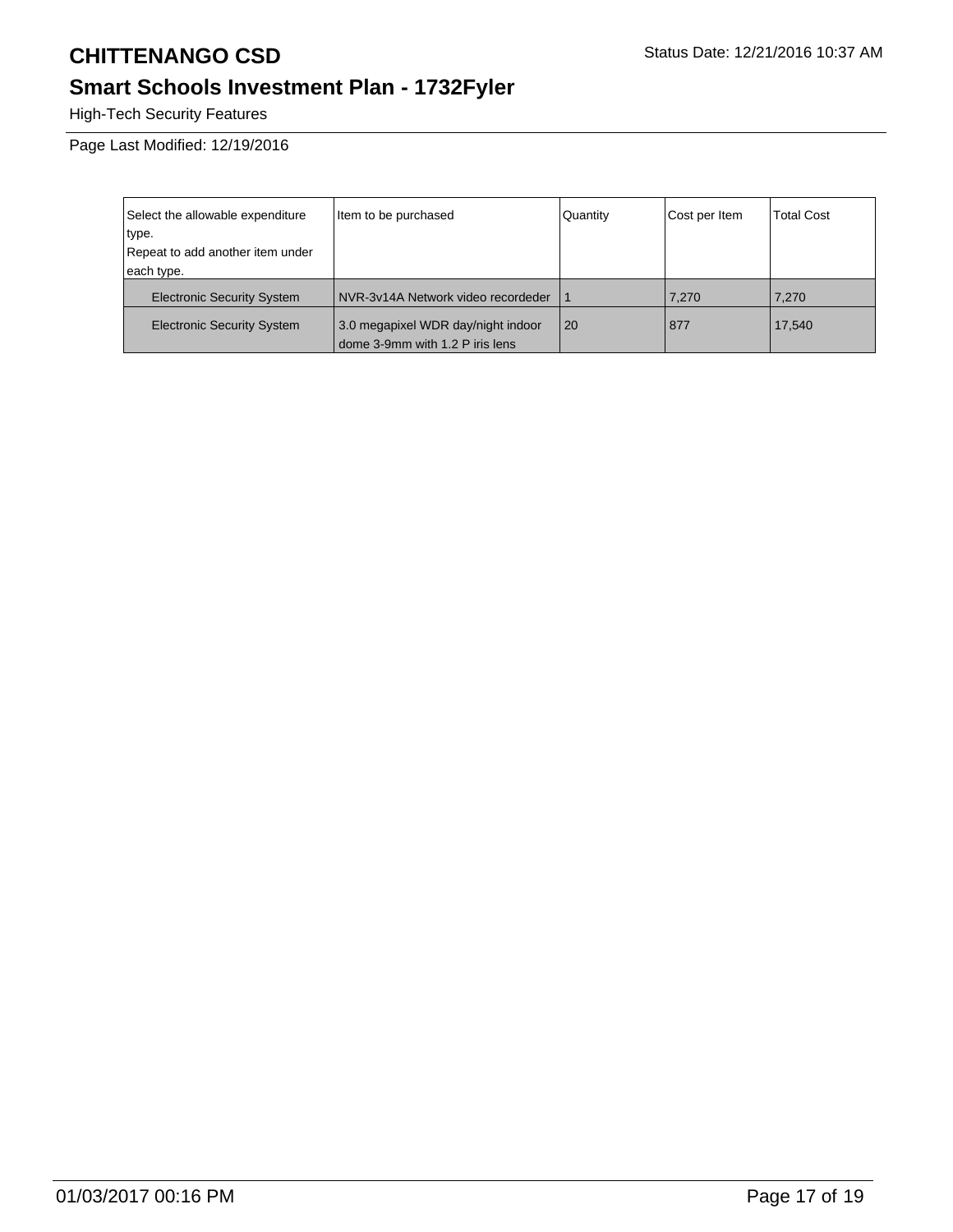**Smart Schools Investment Plan - 1732Fyler**

Report